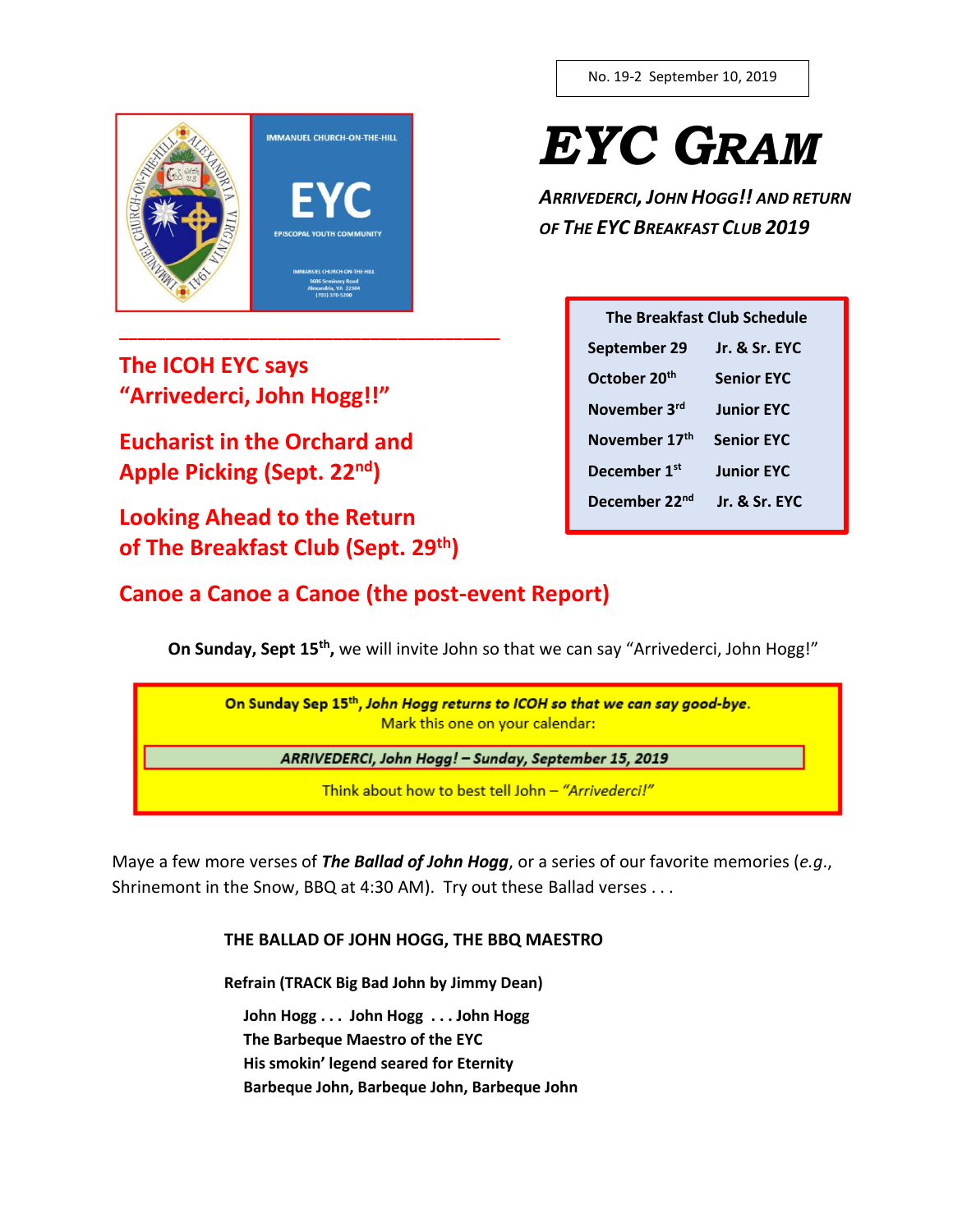## **Verse 1**

**Here's the story, you will see How John aimed to feed the EYC Now if he ain't Barbeque's Best Top Dog How come his name's . . . John Hogg? Refrain**

#### **Verse 2**

**John went to BJs drivin' his rig Say Mr. Butcher Man, need 400 pounds of pig When smokin' those pigs, John's the boss And 'specially when it comes to the Hogg Family sauce Refrain**

## **Verse 3**

**John kept smokin', makin' that Q just right His crew kept cookin' all day and into the night They smoked 'til they saw the risin' sun Then John sang out, "I think this Q's almost done" Refrain**

#### **Verse 4**

**Now smokin' and pickin' the pork's a drill Brewing the Hogg Family sauce, that's the skill What's in that sauce, John won't say If he told ya' the Family secret, then he'd have to shoot ya'. Refrain**

## **Verse 5**

**Now Peter and Silas, they look just the same Gotta live up to the Hogg Family name To be Barbeque maestros, what you say? Peter and Silas, no worry 'cause it's in your DNA Refrain**

#### **Verse 6**

**Telling this story didn't take long Kinda easy when you put it in a song At the end of our ballad you should cheer Lookin' forward to John Hogg's Barbeque next year. Refrain**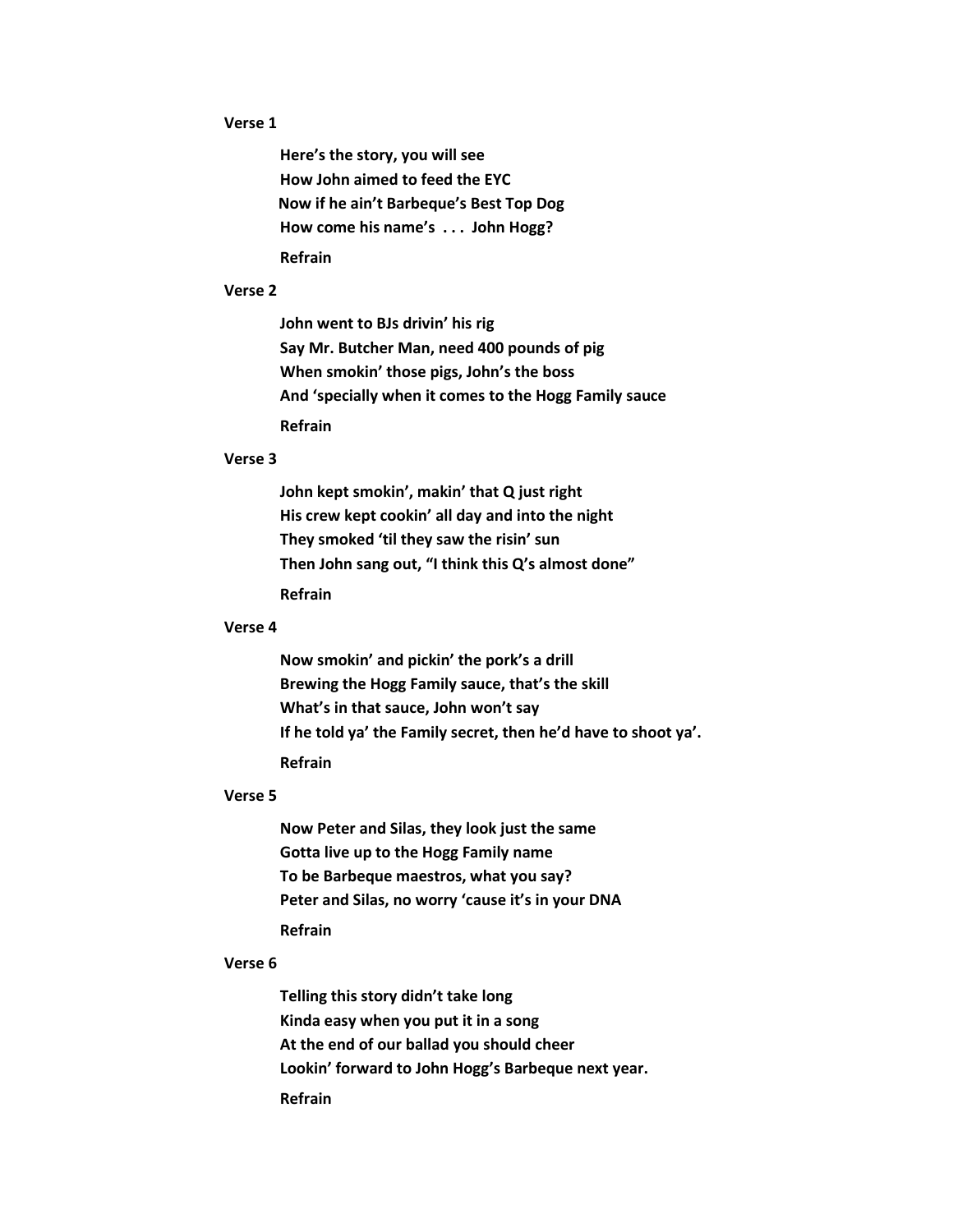**EUCHARIST IN THE ORCHARD. On Sunday Sep 22nd** , it's the *EYC Eucharist in the Orchard*  **& Apple Picking.** This will be our 3<sup>rd</sup> year headed to Stribling's – everyone's favorite event.

**EYC Eucharist in the Orchard and** 

**Apple Picking September 22th!** 

All EYC invited! We will meet at 9:30 in the Zabriskie Chapel parking lot and then carpool to Stribling Orchard in Markham, Virginia. There we will celebrate Eucharist in the Orchard, enjoy a picnic lunch, and go apple picking! Lunch will be provided, bring money for any apples you wish to

Please RSVP to Carrie Cuddy, carriecuddy@verizon.net, no later than September 18th so we can plan transportation. Parents are welcome and

The caravan rolls out of the Zabriskie Chapel parking lot at 9:30 AM. **Stribling** Orchard is about 1 hour away.

Please make sure to sign-up in advance. \$10 should be sufficient for

purchasing picked apples.

**THE BREAKFAST CLUB RETURNS.** Yep!The Breakfast Club returns on Sunday, September 29<sup>th</sup>. Check the EYC Fall 2019 Calendar below.

# **The first time THE EYC BREAKFAST CLUB gathered – Sept. 2016**

encouraged to join us.

pick and keep.



Who remembers the first gathering of The Breakfast Club? **Here's the postcard that went out in September 2016 telling the Parish about "The Mad CHEFS of the EYC."** This was three years ago.

The Mad Chefs will return to the EYC! But what will their new Postcard look like? Who will arrive as the Surprise Guest Speakers?

We're recruiting breakfast chefs. Tell Kameran Onley or Carrie Cuddy that you're interested in the Kitchen Detail and Chef Brigade behind The Breakfast Club – unless it's only a bowl of Frosted Flakes, breakfast does not make itself.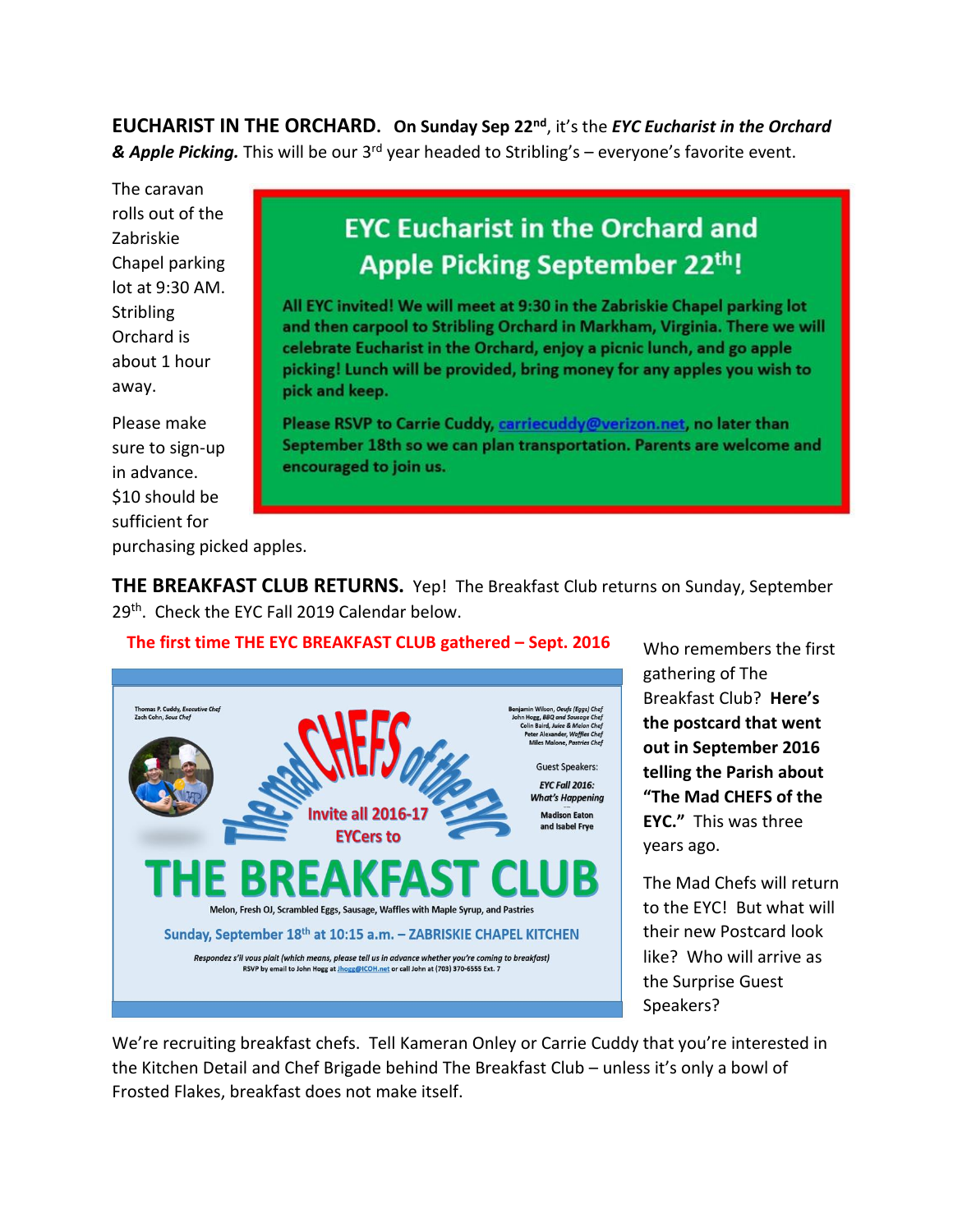**CANOE A CANOE A CANOE – The Report after the Event.** Success on (and in) the Potomac! The EYC paddlers assembled on Sunday, September 8<sup>th</sup> for the River and Marsh Exploration. The send-off began with the Blessing of the Fleet by not one but two Reverends Alexander (Patty and Randy). The blessing proved necessary as the first canoe rollover came only minutes later. The Fleet, however, quickly regrouped, and then headed south towards



Dyke Marsh. Ninety minutes later, the first returning ICOH EYC canoers appeared on the horizon.

A few obvious questions – checking the paddlers to the left, seems that one paddle has vanished. How did that happen? (There's a back story here.) The paddlers offered a replacement log that they pulled from the River. Nice try! Whatever. Is that a heron in the background?

The experienced trio below led the Fleet out and was first to return,

chanting as they power-paddled back to the Bel Haven Marina – PIZZA-PIZZA-PIZZA (okay, some editorial embellishment here.) They must have been hungry.



Their food demand was soon answered. All 17 EYC canoers plus the accompanying support team of EYC Advisors and Parents retired to PRIMO's for pizza and more. Yeah!